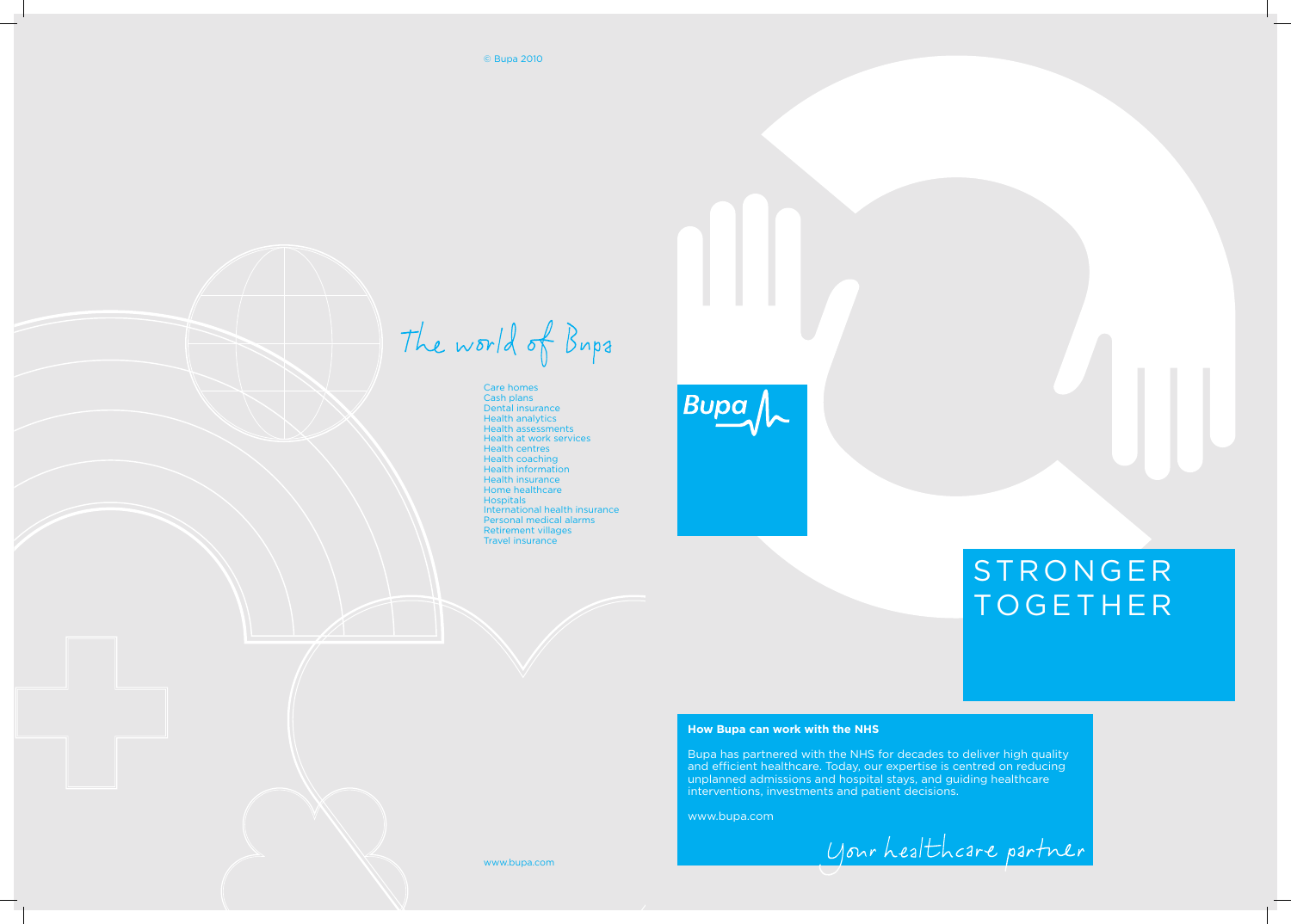

# HOW BUPA CAN WORK WITH THE NHS

For decades, Bupa has worked with NHS clinicians The most urgent challenge the NHS faces is pressure and hospitals to deliver high quality and efficient healthcare services. Through Bupa Care Services, Bupa Home Healthcare and Bupa Health Dialog, we have gained considerable experience of partnering with NHS commissioners to drive clinical quality and improve patient outcomes in an affordable way.

Our status of having no shareholders means that we are able to reinvest any profit we generate to provide more and better healthcare.

Bupa is focused on tackling these challenges, and  $\circ$ is committed to making a material contribution to each and every healthcare system it operates within. We  $\circ$ have a strong record for introducing innovation and for driving patient-centred care — crucial given ever increasing patient expectations.

Now more than ever, healthcare systems around the world are facing huge challenges, not least in relation to making healthcare more affordable and accessible whilst maintaining quality. This challenge is set against *Our capabilities include:* a backdrop of increasing healthcare costs, a fragile economic landscape and pressure on funding.

- helping people avoid unplanned hospital admissions or readmissions
- helping people with long-term conditions
- manage their treatment at home
- helping discharge medically stable
- patients from hospital
- helping commissioners and clinicians to
- better respond to healthcare needs
- supporting people to make more informed treatment choices

on funding. Savings of £15–£20 billion have to be found between  $2010/11$  and  $2013/4$ .<sup>1</sup> And there are more immediate financial pressures on the service. The 2009 Budget required the Department of Health to make efficiency savings of £2.3 billion in 2010/11 alone, in addition to the £8.2 billion of efficiency savings agreed in the spending review for 2008–11.2

# **Bupa can work with the NHS to deliver more with less, helping achieve quality patient-centred care, whilst taking out cost and without reducing accessibility.**

1 www.hm-treasury.gov.uk/d/budget2010\_complete.pdf 2 P.135, 2009 Budget, HM Treasury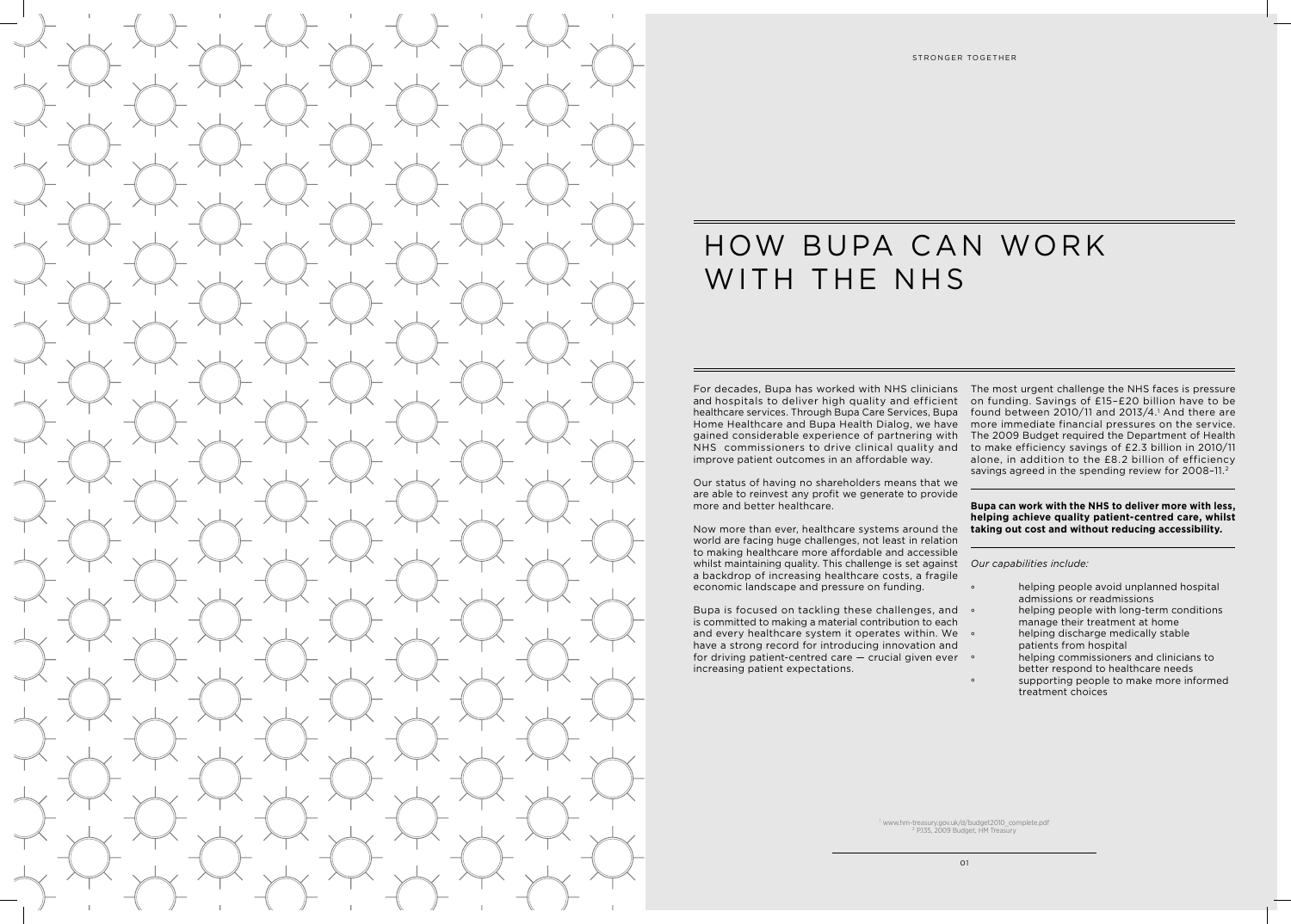# REDUCING UNPLANNED ADMISSIONS AND HOSPITAL STAYS

### **Helping commissioners and clinicians to better respond Supporting people to make more informed treatment to healthcare needs**

Bupa's clinical analytics uses advanced models and algorithms to analyse primary and secondary NHS data, providing commissioners and clinicians with a course of action to improve the services they provide.

These actions include reducing unplanned hospital admissions and readmissions, identifying variations in the quality of care, prioritising future investments and targeting the right patients with the right healthcare interventions.

# **choices**

Bupa works with the world-leading academic research centre The Foundation for Informed Decision Making <sup>4</sup> to develop a range of inter-active websites, DVDs and booklets that help people to make the treatment choice most in keeping with their beliefs, values and personal situation.

Research has shown that failure to match care decisions with patients' preferences accounts for 25 percent or more of healthcare spending.<sup>5</sup> Informed patients often choose less invasive treatments, meaning less surgery, better use of clinicians' resources and less time spent — often unnecessarily — in hospital.

*Further information on all these areas of expertise is included overleaf*

# **readmissions**

### **Helping avoid unplanned hospital admissions or Helping people with long-term conditions manage their treatment at home**

Bupa provides out of hospital care for medically stable The treatment and care of those with long term conditions

patients requiring both short term and much longer accounts for 69 percent of the primary and acute care term treatment, who would otherwise have to remain budget in England.3 Through our clinical analytics expertise, in hospital. Depending on the condition, this treatment Bupa can help GPs and PCTs identify patients with long can be provided in the patient's home or via a temporary term conditions at risk of an unplanned hospital admission stay in a Bupa care home. There are many drivers in the or readmission. NHS which these services address, including reduction of waiting lists, more efficient utilisation of beds and Our nurses can help these patients manage their condition providing choice over where patients receive treatment.

in their home, rather than the hospital. This process can also be operated via a virtual ward, which replicates the multidisciplinary approach of a hospital ward, but with patients and treatment remaining in the home.

# **Helping discharge medically stable patients from hospital**

Bupa can help NHS Trusts to discharge medically stable patients from hospital into a controlled medical environment, such as one of our care homes, or back into the patient's home. These discharge schemes can also be operated via a virtual ward, enabling ongoing monitoring of patient conditions outside of the hospital setting.

# GUIDING HEALTHCARE INTERVENTIONS, INVESTMENTS AND PATIENT DECISIONS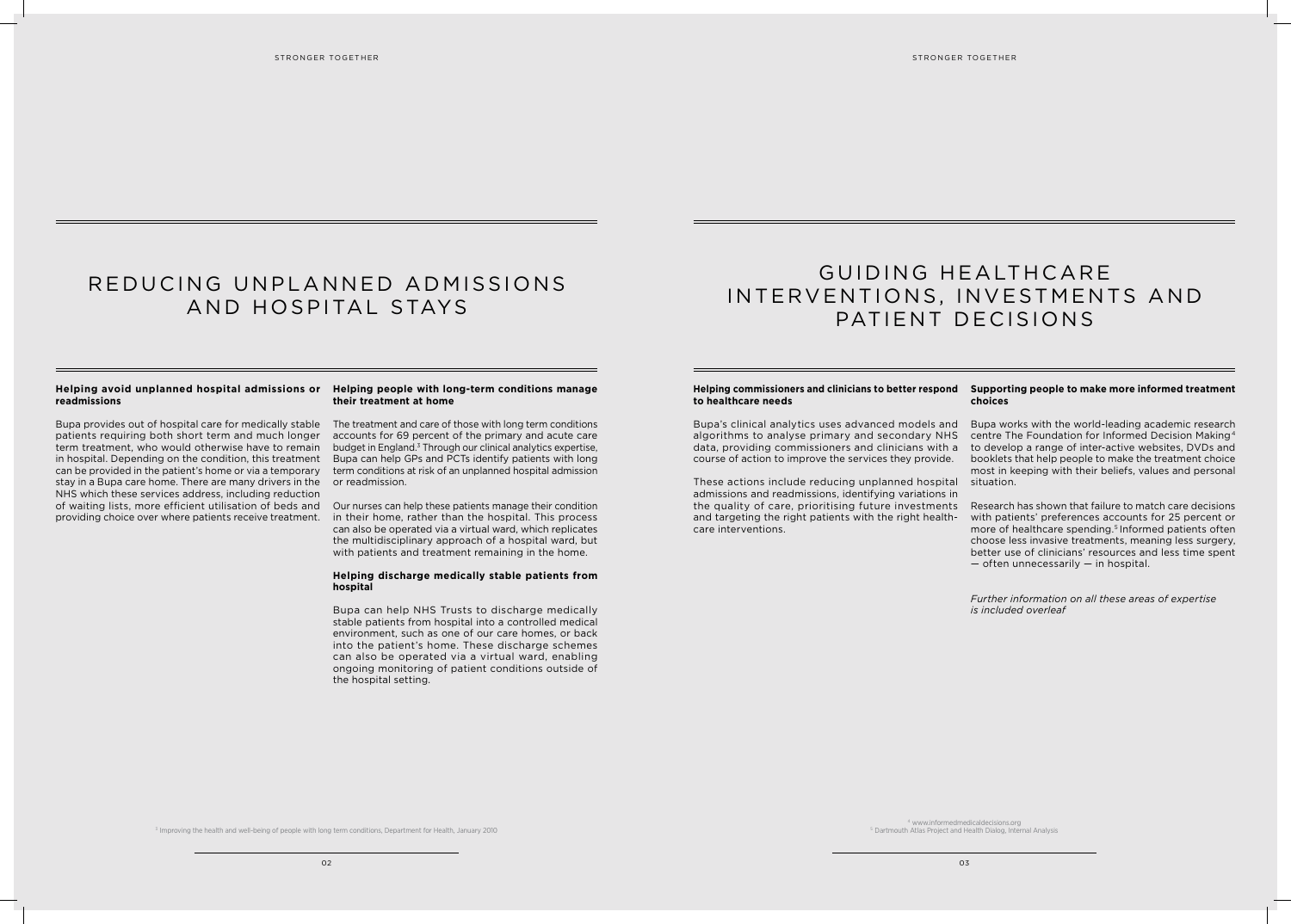# GUIDING HEALTHCARE INTERVENTIONS, INVESTMENTS AND PATIENT DECISIONS

# A BOUT BUPA

Bupa's purpose is to help people lead longer, healthier, happier lives. We do this by providing a broad range, of healthcare services, support and advice to people throughout their lives.

A leading international healthcare group, we offer personal and company health insurance, run care homes for older people and hospitals, and provide workplace health services, health assessments, home healthcare and chronic disease management services, including health coaching.

With no shareholders, we invest our profits to provide more and better healthcare. This means our thousands of dedicated staff can focus their efforts on looking after millions of people all over the world.

We are committed to making quality, patient-centred, affordable healthcare more accessible in the areas of wellbeing, chronic disease management and ageing.



# BUPA AND THE NHS FACTS AND FIGURES

# 150

Bupa has an existing relationship with more than 150 hospitals, PCTs and other NHS bodies

# 304

Bupa has a national network of 304 care homes for older people

# OVER RECENT YEARS

*Bupa has worked with the NHS on a number of issues, including:*

- ° chairing the Department for Health's patient reported outcomes group
- ° participating in the 2009 review to make PCT sourcing more effective
- ° supporting the Chief Medical Officer's training scheme through secondments
- ° our health information website was the first to receive the Department for Health's information standard accreditation

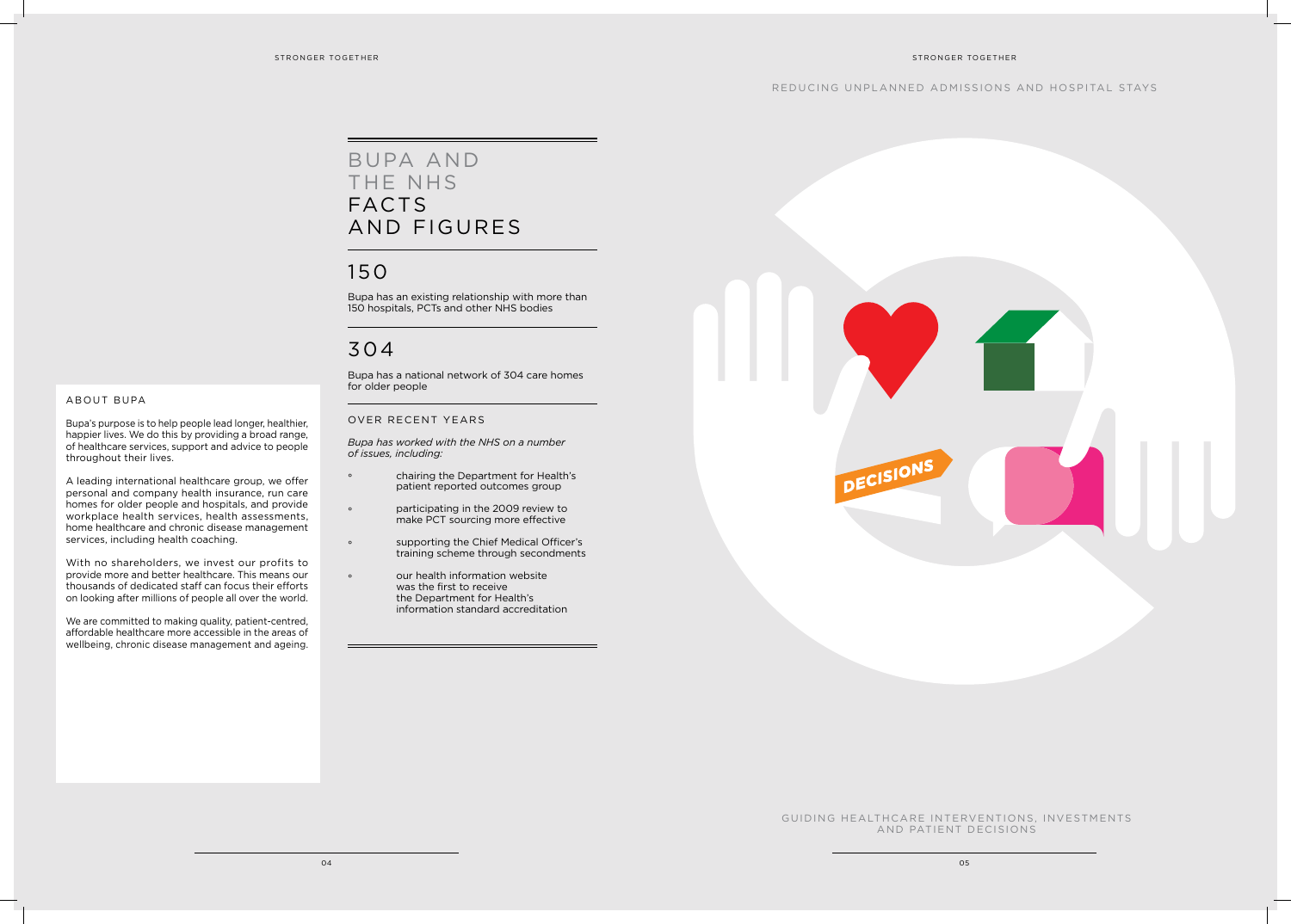

# REDUCING UNPLANNED ADMISSIONS AND HOSPITAL STAYS

# 06 07

# HOME HEALTHCARE

### WHAT IT IS

*Bupa's home healthcare services include:* 

**Medicines management:** patients requiring complex, parenteral medications — such as for multiple sclerosis — can be discharged from hospital, with their on-going therapies either self-administered or delivered by a trained nurse in their home.

**Compounded therapies:** aseptically manufactured therapies, including chemotherapy, nutrients for patients with intestinal failure and antibiotics are delivered in a home setting, either by the patient or by an experienced nurse.

**Ongoing nursing care and clinical support:** provided in the home to stable patients who require significant constant monitoring, such as those with a degenerative condition, motor neurone disease or dependant on life-sustaining technology.

Greater use of home healthcare can save money — a trial for home delivered IV therapy involving 751 patients saved the NHS over £1million in three years.<sup>6</sup> Commissioned by Warrington PCT, the trial found that only 27 patients had to be hospitalised for further treatment saving approximately 7,000 bed days and £1,466 per patient. As a result, treatment costs were significantly less than the set tariff.

° Use of early discharge support services can significantly reduce costs — a recent NHS Foundation Trust study revealed that the average hospital stay for those with broken hips can be reduced to 3.44 days through the use of such a system. This equated to a saving of 368 bed days and a saving of £65,872 over the first six month period of the trial.<sup>7</sup> Elsewhere, early discharge services have been shown to significantly reduce re-admission rates.<sup>8</sup>

Bupa's ability to offer these services is supported by our expertise in running virtual wards, which replicate the multidisciplinary approach of a hospital ward, but with patients and treatment remaining in a community setting.

# WHERE IT WORKS ALREADY

- Bedford PCT (5 NHS Trusts)
- ° Guys and St Thomas' Hospital, London
- Hope Hospital, Manchester
- Princess Alexandra Hospital
- St Georges Hospital, London

6 www.nursingtimes.net/whats-new-in-nursing/nurse-led-community-iv-therapy-service-saves-the-nhs-over-one-million-in-three-years/1981214.article Tarly Supported Discharge for Joint Replacement Patients, Royal Orthopedic Outreach Team, The NHS improvement network online.<br>Buy Supported Discharge for Joint Replacement Patients, Royal Orthopedic Outreach Team, The NHS

# OUTCOMES FOR THE NHS

° The risk of infection can be dramatically reduced — the Warrington PCT home healthcare trial programme discussed above reported no patient contractions of MRSA or clostridium difficile over a three year period. Cases of phlebities were also less than 1 percent.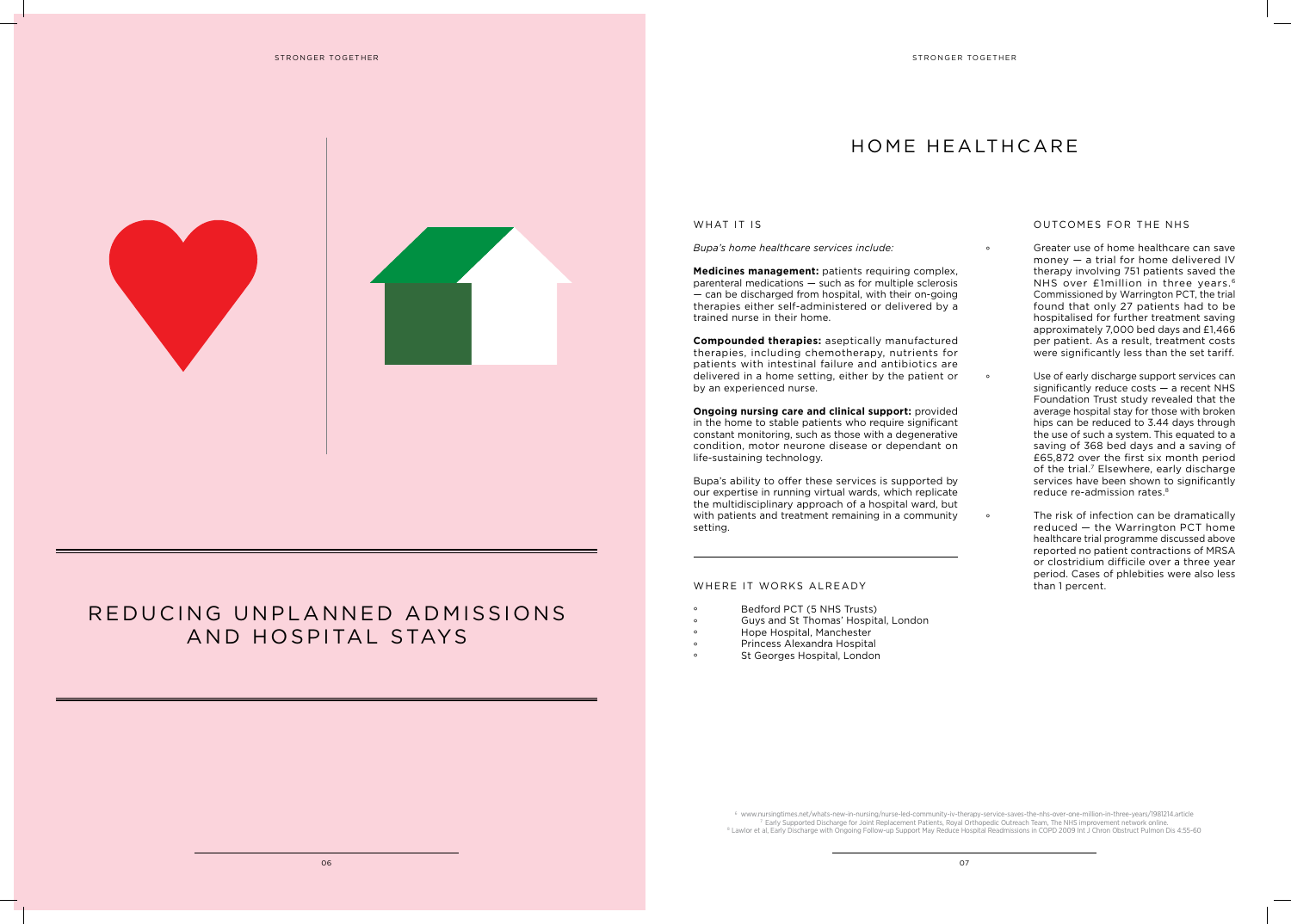# STEP DOWN CARE

# WHAT IT IS





'Step down' or intermediate care is a programme where patients are moved from a hospital setting when they no longer require hospital care, and helped to recover in a care home for a short period of time.

### WHERE IT WORKS ALREADY

- Hampshire PCT
- Leicestershire County and Rutland PCT
- Solihull Care Trust
- Surrey PCT
- West Hertfordshire PCT

## OUTCOMES FOR THE NHS

- As well as increasing patient choice, step down care helps accelerate and embed the transition from institution to home. The care home setting is often more suited to older people with high levels of dependency.
- It can help deliver NHS priorities around personalisation and care closer to home.
- Step down care can reduce pressure on waiting lists and therefore free up clinical time for acute care.



# GUIDING HEALTHCARE INTERVENTIONS, INVESTMENTS AND PATIENT DECISIONS

° It is estimated that an average patient on an NHS surgical ward costs in the range of £1000-£2000 per week.<sup>9</sup> Any reduction in the length of stay could therefore save NHS Trusts money at a time when budgets are under pressure. For instance, one partnership between Bupa and a hospital Trust cut waiting times by over 10 percent over six months.

9 Webber-Maybank, M., Luton, H. (2009) Making effective use of predicted discharge dates to reduce the length of stay in hospital. Nursing Times; 105: 15; Health Service Journal 'NHS Spending: McKinsey exposes hard choices to save £20bn' 10 September 2009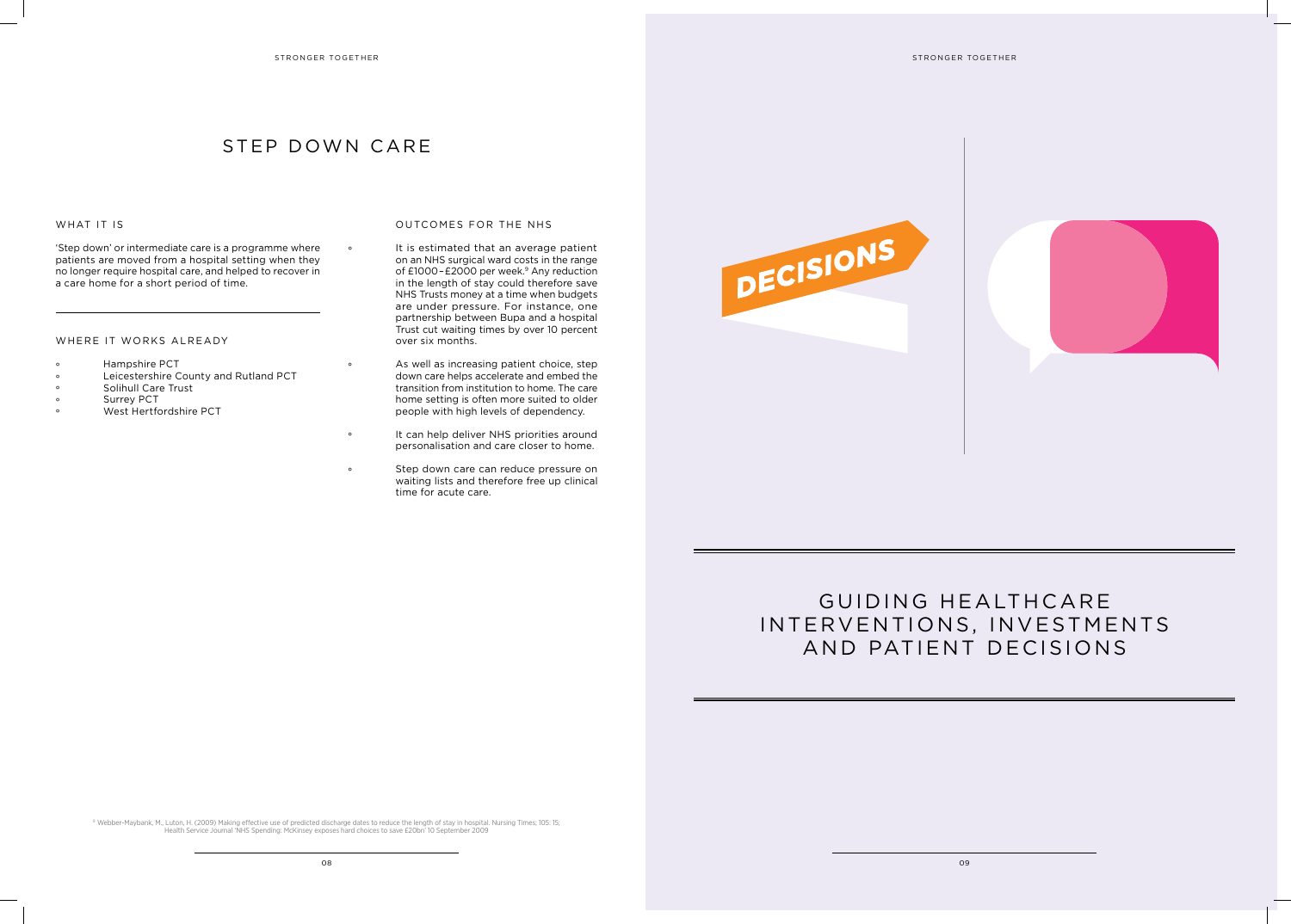# CLINICAL ANALYTICS

### WHAT IT IS

# SHARED DECISION MAKING

# OUTCOMES FOR THE NHS

Bupa's clinical analytics capability interprets large sets of patient data to provide insight that enables NHS commissioners to prioritise spending and practitioners to personalise care. Results of this analysis enable healthcare commissioners at GP and PCT level to make more efficient use of their budgets through targeting specific interventions at those at risk of certain conditions, reducing the likelihood and level of avoidable hospital admissions and readmissions.

They can also identify unwarranted variation in health outcomes, quality metrics, and acute care utilisation. Practitioners are able to identify patients at risk of a certain condition and target them with specific interventions, as well as identify patients suitable for early discharge from hospital into a community or home setting.

# WHERE IT WORKS ALREADY

° Research has shown that failure to match care decisions with patients' preferences accounts for 25 percent or more of healthcare spending.<sup>12</sup>

As an approved Framework for procuring External Support for Commissioner (FESC)<sup>10</sup> supplier. Bupa has a long history supporting PCTs and SHAs on their commissioning choices.

## *Some of our relationships include:*

- Kirklees PCT
- Lambeth PCT
- West Midlands SHA
- Western cheshire PCT

### OUTCOMES FOR THE NHS

- ° Improved understanding of NHS data leads to more effective commissioning by PCTs and GP-led organisations, helping match healthcare services to patient needs.
- ° Clinicians can benchmark their decision making against national criteria — such as Quality and Outcomes Framework (QOF) points — to improve the spread of best practice.
- ° Clinicians can better allocate patients to 'step-down' or convalescence care, reducing pressure on healthcare resources.
- ° Commissioners and clinicians can measure performance by identifying variation in the quality of care and seek to address areas of concern.

### WHAT IT IS

- Dartmouth Hitchcock Medical Center, Massachusetts
- ° Group Health Cooperative of Puget Sound, Washington
- Kaiser Permanente
- ° Multiple Blue Cross Blue Shield Plans

° Informed patients choose less care but achieve better satisfaction from the care they receive.

° Shared decision making can be introduced earlier into the treatment process, making engagement with clinicians more efficient.

° Usage of shared decision making leads to greater patient empowerment and reduces unnecessary invasive treatments.

Bupa works with the Foundation for Informed Medical Decision Making to develop educational materials and services that support people to make the treatment choice most in keeping with their beliefs, values and personal situation.<sup>11</sup> Patients can access these materials and services through a multitude of different channels, including DVDs, online interactive tools, booklets or via telephone health coaching. To see how these aids are delivered online, visit www.tinyurl.com/BupaPSAaid

### WHERE IT WORKS ALREADY

Bupa has a long history in the United States of successfully using shared decision aids.

*Some of its roll-outs include:*

Bupa has also recently collaborated with NHS stakeholders to develop three online decision aids, currently being piloted by NHS Direct.